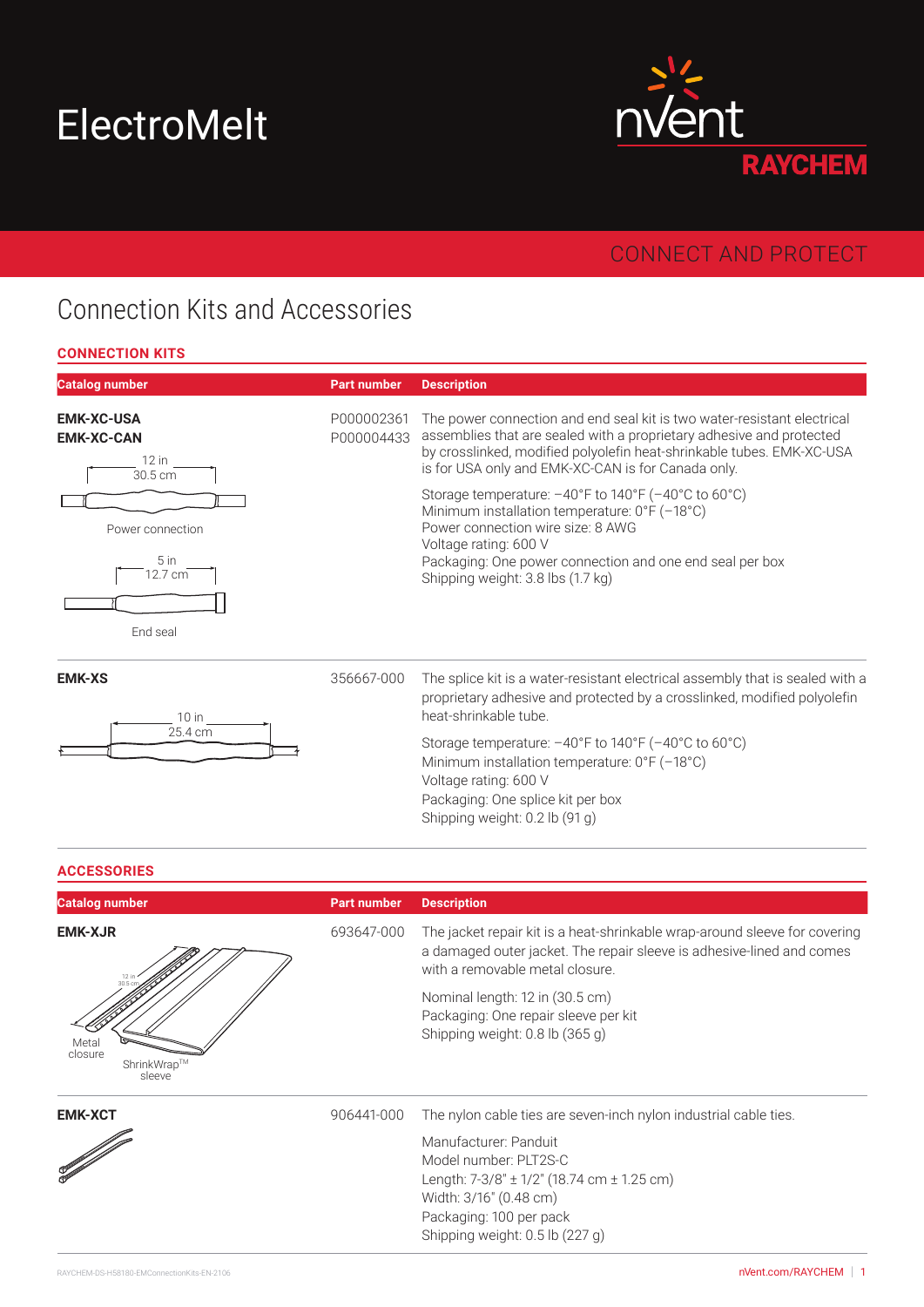#### **ACCESSORIES**

| <b>Catalog number</b>                                                                                  | <b>Part number</b> | <b>Description</b>                                                                                                                                                                                                                                                                                                                                                                                                                                                           |
|--------------------------------------------------------------------------------------------------------|--------------------|------------------------------------------------------------------------------------------------------------------------------------------------------------------------------------------------------------------------------------------------------------------------------------------------------------------------------------------------------------------------------------------------------------------------------------------------------------------------------|
| <b>EMK-XT</b>                                                                                          | 980631-000         | The crimping tool is the correct size for the crimps in the<br>connection kit.                                                                                                                                                                                                                                                                                                                                                                                               |
|                                                                                                        |                    | Manufacturer: Ideal                                                                                                                                                                                                                                                                                                                                                                                                                                                          |
|                                                                                                        |                    | Model number: 30-429<br>Length: 10" (25.4 cm)                                                                                                                                                                                                                                                                                                                                                                                                                                |
|                                                                                                        |                    | Packaging: One per kit                                                                                                                                                                                                                                                                                                                                                                                                                                                       |
|                                                                                                        |                    | Shipping weight: 1.2 lbs (545 g)                                                                                                                                                                                                                                                                                                                                                                                                                                             |
| <b>SMCS</b>                                                                                            | P000000659         | Snow melt caution sign.<br>Dimensions $6 \times 4$ in (150 $\times$ 100 mm)                                                                                                                                                                                                                                                                                                                                                                                                  |
| <b>EMK-XEJ</b><br>$\frac{6}{15.25}$ cm<br>9 in<br>22.8 cm<br>3 in radius<br>2 in (5.1 cm)<br>Sand fill | 472207-000         | The expansion joint kit provides physical protection for the heating<br>cable beneath slab joints. An expansion tube is used to form an<br>expansion loop for the heating cable.                                                                                                                                                                                                                                                                                             |
|                                                                                                        |                    | Storage temperature: $-40^{\circ}$ F to 140°F ( $-40^{\circ}$ C to 60°C)<br>Minimum installation temperature: 0°F (-18°C)<br>Packaging: One expansion joint protection per kit<br>Shipping weight: 0.3 lb (140 g)                                                                                                                                                                                                                                                            |
| <b>EMK-XCJ</b>                                                                                         | P000002362         | The crack control joint kit provides physical protection for the heating<br>cable crossing crack control joints.                                                                                                                                                                                                                                                                                                                                                             |
| RTV SILCONE                                                                                            |                    | Storage temperature: -40°F to 80°F (-40°C to 27°C)<br>Minimum installation temperature: 0°F (-18°C)<br>Packaging: One crack control joint protection per kit<br>Shipping weight: 2.5 lb (1.2 kg)                                                                                                                                                                                                                                                                             |
|                                                                                                        |                    |                                                                                                                                                                                                                                                                                                                                                                                                                                                                              |
| <b>EMK-JB</b><br>8<br>$0.31$ in                                                                        | P000004426         | The junction box is a UL Listed weatherproof enclosure suitable<br>for use with the EMK-XC power connection kit. The junction box is<br>large enough for one or two power connections for EM2-XR heaters,<br>depending of the branch wiring size and termination method used*.<br>The enclosure is made of painted steel with a continuous hinge and<br>stainless steel clamps on three sides. It provides environmental<br>protection and security in outdoor applications. |
|                                                                                                        |                    | Manufacturer: nVent HOFFMAN Continuous Hinge with Clamps,<br>Type 4, catalog number A606CHNF                                                                                                                                                                                                                                                                                                                                                                                 |
|                                                                                                        |                    | Inside dimensions: 5 7/8" x 5 7/8" x 3 7/8"<br>(14.9 cm x 14.9 cm x 9.8 cm)                                                                                                                                                                                                                                                                                                                                                                                                  |
|                                                                                                        |                    | Inside volume: 134 in <sup>3</sup>                                                                                                                                                                                                                                                                                                                                                                                                                                           |
|                                                                                                        |                    | $(2180 \text{ cm}^3)$<br>Outside dimensions: 6" x 6" x 4"                                                                                                                                                                                                                                                                                                                                                                                                                    |
|                                                                                                        |                    | $(15.2 \text{ cm} \times 15.2 \text{ cm} \times 10.2 \text{ cm})$                                                                                                                                                                                                                                                                                                                                                                                                            |
|                                                                                                        |                    | UL Standard: UL508 A, 50, 50E<br>NEMA rating: Types 4, 12, 13 as indicated<br>Packaging: One junction box per kit<br>Shipping weight: 4.3 lbs (2 kg)                                                                                                                                                                                                                                                                                                                         |
|                                                                                                        |                    | *Note: EM2-XR heaters are terminated to the power connection wires embedded in concrete using<br>EMK-XC power connection and end seal kit only. EM2-XR heaters are not terminated in junction boxes.                                                                                                                                                                                                                                                                         |